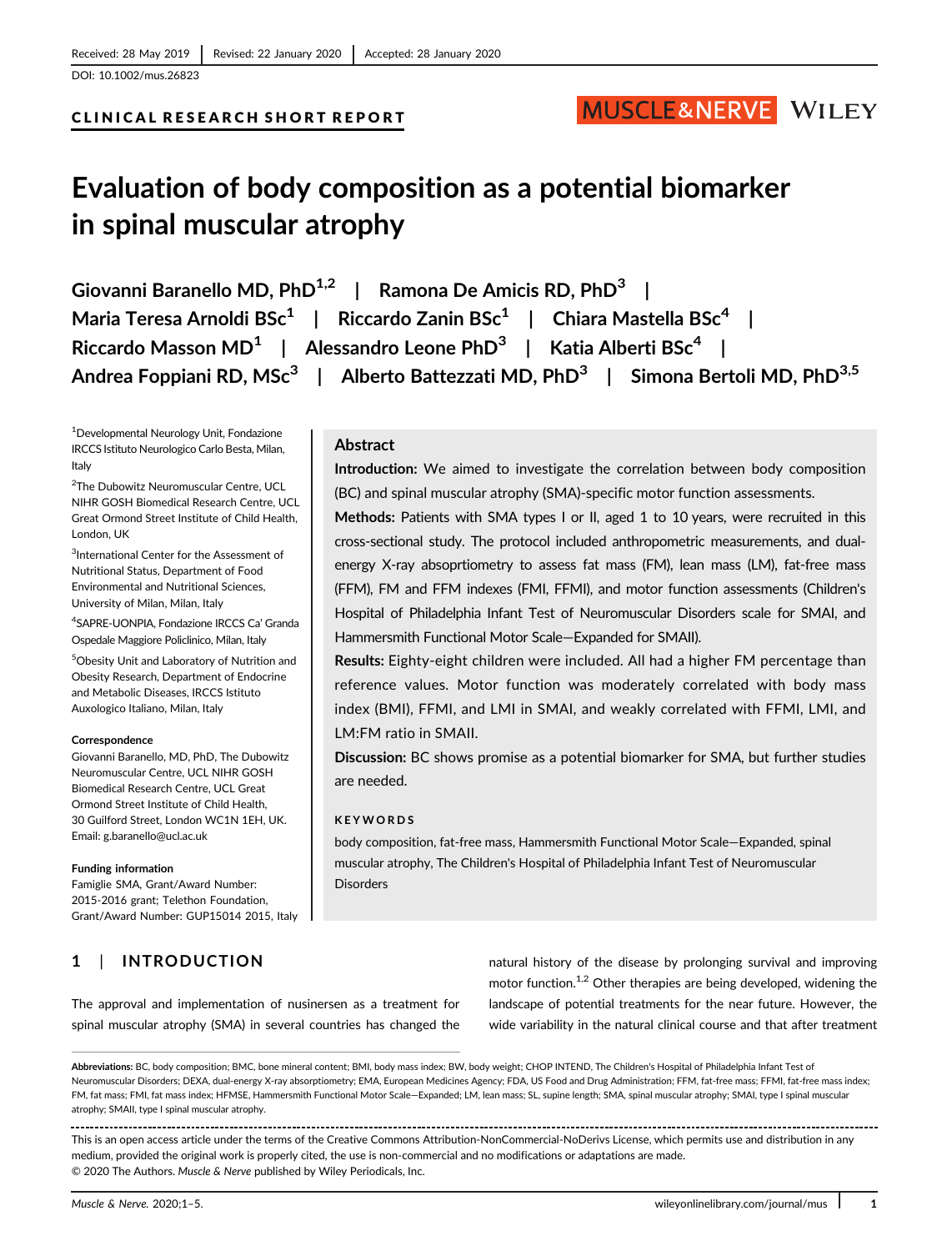2 | WILEY | MUSCLE& NERVE | BARANELLO ET AL.

prompts the need to validate new biomarkers for future clinical trials, and in the planning of patient-specific therapeutic programs.<sup>3</sup>

Dual-energy X-ray absorptiometry (DEXA) is the "gold standard" to study body composition  $(BC)^4$  and is being used increasingly to detect disease severity and monitor disease progression in neuromuscular disorders.<sup>5</sup> The aim of the present study was to investigate the correlation between BC and disease-specific motor function assessments in SMA. Our hypothesis was that higher levels of residual muscle bulk, as indicated by fat-free mass (FFM), are correlated with higher motor function scores.

# 2 | METHODS

#### 2.1 | Subjects and study design

Patients were recruited between April 2015 and May 2018 as part of a large, ongoing, longitudinal, multicenter study on nutritional status in SMA, according to the following inclusion criteria:

- Genetically confirmed diagnosis of 5q SMA types I or II.
- Age 1 to 10 years.
- Ability to perform DEXA scan and motor assessment.
- Absence of previous treatment with nusinersen or enrollment in a clinical trial.

This study was approved by the ethics committees of the University of Milan and Carlo Besta Neurological Institute Foundation. All parents signed informed consent before patient enrollment.

#### 2.2 | Anthropometric measurements

Body weight (BW) and supine length (SL) were collected by the same trained dieticians (R.D.A. and A.F.) according to a previously published standardized protocol,<sup>6,7</sup> and body mass index (BMI; kg/m<sup>2</sup>) was calculated.

Growth assessment was made using the 2000 US Centers for Disease Control and Prevention growth charts.<sup>8</sup> BW and SL z-score values below −1.645, corresponding to the <5th percentile, were considered underweight and stunted, respectively. BMI z-score values below −1.645 and above +1.645, corresponding to the <5th and > 95th percentiles, were considered wasted and obese, respectively.

# 2.3 | BC measurements

DEXA scans (iDXA; General Electric, formerly Lunar Corp, Madison, Wisconsin) equipped with a pediatrics software application were used. The FFM was calculated by adding bone mineral content (BMC) to lean mass (LM). The FM percentage (FM%) was obtained as  $100\% \times$  [total body fat mass  $(g)$ ] / [total body mass (fat mass + lean mass + bone mass of total body) (g)]. Because total FM, FFM, and LM are related to body surface, we also calculated FM (FMI;  $\text{kg/m}^2$ ), FFM (FFMI;  $\text{kg/m}^2$ ), and LM (LMI)

indexes by dividing total FM, FFM, and LM by height squared. The FFM/FM ratio was also calculated. The total FM percentage of BW was interpreted according to the BC of reference children $<sup>9</sup>$  calculating the</sup> percentage of agreement between measured FM percentage with the respective reference values for sex and age.

# 2.4 | Motor function assessment

Motor function was assessed by the Children's Hospital of Philadelphia Infant Test of Neuromuscular Disorders (CHOP INTEND) scale in SMAI<sup>10</sup> and the Hammersmith Functional Motor Scale–Expanded (HFMSE) in SMAII children.<sup>11</sup> performed by trained physiotherapists (M.T.A. and R.Z.) who were blinded to anthropometric measurements.

# 2.5 | Statistical analysis

Discrete variables are reported as percentages. Continuous variables were checked for normality. As most continuous variables had non-Gaussian distributions, nondiscrete variables are reported as 25th, 50th, and 75th percentiles. For the same reason, the Spearman correlation was used to investigate the association of motor scales scores with the BC. We considered a correlation to be weak, moderate, or strong when the coefficient was below 0.3, near 0.5, or approaching +1.0, respectively.<sup>12</sup>  $P < .05$  was considered statistically significant. Statistical analysis was performed using STATA version 12.0 (StataCorp, College Station, Texas).

# 3 | RESULTS

#### 3.1 | Sample

Eighty-eight children (49 females, 39 males) were included in the analysis, 43 with SMAI and 45 with SMAII (see Figure S1 online). Table S1 shows their characteristics. At the time of enrollment, the children were receiving supportive care according to the recommendations of the Consensus Statement for Standard of Care in SMA.<sup>13</sup> Anthropometric measurements, BC, and motor function scores are reported in Table 1.

#### 3.2 | Nutritional status

SMAI and SMAII children showed median weight and height z scores, respectively, lower and equal to the median values of standard of growth charts. BMI z scores showed the children to be underweight, especially those with SMAI.

#### 3.3 | Body composition

All the children had a higher FM percentage compared with the respective reference values for sex and age (median percentage of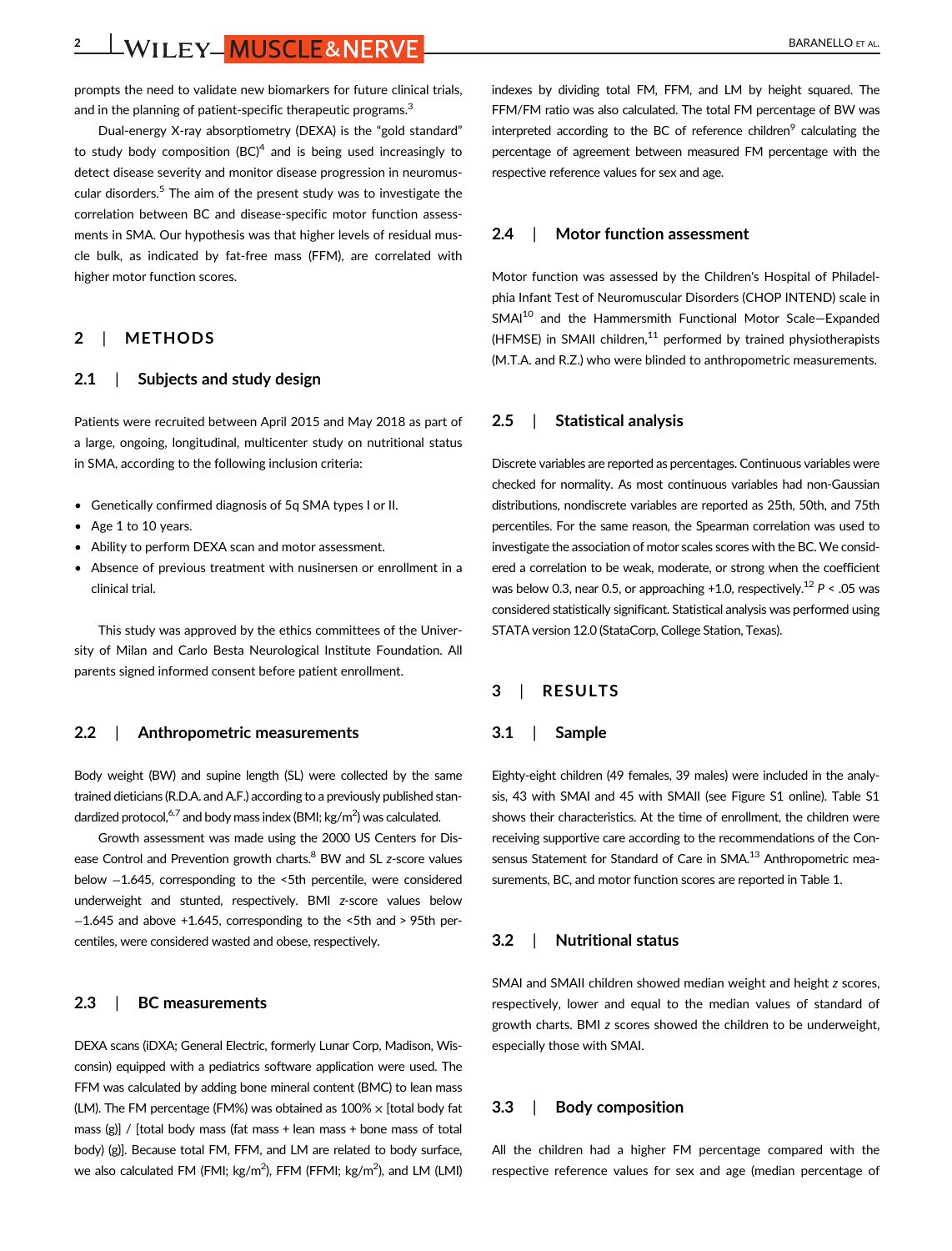#### TABLE 1 Anthropometric measurements, body composition, and motor function scores of study subjects

|                                         | <b>SMAI</b>     |                   |            | <b>SMAII</b>    |            |            | <b>Total</b>    |            |            |
|-----------------------------------------|-----------------|-------------------|------------|-----------------|------------|------------|-----------------|------------|------------|
|                                         | P <sub>25</sub> | <b>P50</b>        | <b>P75</b> | P <sub>25</sub> | <b>P50</b> | <b>P75</b> | P <sub>25</sub> | <b>P50</b> | <b>P75</b> |
| Age (months)                            | 5               | 8                 | 14         | 33              | 47         | 66         | 8               | 27         | 50         |
| Anthropometric measurements             |                 |                   |            |                 |            |            |                 |            |            |
| Weight (kg)                             | 6.4             | 7.5               | 8.5        | 11.6            | 14.0       | 18.6       | 7.5             | 10.1       | 14.3       |
| Weight (z score)                        | $-1.96$         | $-1.21$           | $-0.24$    | $-2.11$         | $-0.90$    | $-0.22$    | $-1.98$         | $-1.04$    | $-0.23$    |
| Length (cm)                             | 66.5            | 72.0              | 79.0       | 91.0            | 100.0      | 117.5      | 72.3            | 89.5       | 102.0      |
| Length (z score)                        | $-0.120$        | 0.76              | 1.57       | $-1.410$        | $-0.130$   | 1.04       | $-0.840$        | 0.34       | 1.50       |
| BMI ( $\text{kg/m}^2$ )                 | 12.3            | 14.1              | 15.4       | 12.7            | 14.1       | 14.7       | 12.6            | 14.1       | 15.2       |
| BMI (z score)                           | $-0.57$         | $-1.99$           | $-0.86$    | $-2.52$         | $-1.72$    | $-0.52$    | $-2.81$         | $-1.76$    | $-0.73$    |
| Body composition                        |                 |                   |            |                 |            |            |                 |            |            |
| Fat mass (kg)                           | 2.4             | 2.6               | 3.4        | 3.7             | 4.7        | 7.6        | 2.6             | 3.6        | 5.0        |
| Fat-mass index ( $\text{kg/m}^2$ )      | 4.0             | 5.3               | 6.0        | 4.0             | 5.2        | 6.1        | 4.0             | 5.3        | 6.0        |
| Fat-free mass (kg)                      | 4.0             | 4.4               | 5.3        | 7.3             | 9.1        | 10.8       | 4.4             | 6.5        | 9.3        |
| Fat-free mass index ( $\text{kg/m}^2$ ) | 7.5             | 8.5               | 9.1        | 7.8             | 8.6        | 9.5        | 7.6             | 8.5        | 9.2        |
| Lean mass (kg)                          | 3.8             | 4.3               | 5.1        | 7.0             | 8.7        | 10.3       | 4.3             | 6.2        | 8.9        |
| Lean mass index ( $\text{kg/m}^2$ )     | 7.2             | 8.2               | 8.9        | 7.4             | 8.2        | 9.0        | 7.3             | 8.2        | 8.9        |
| Lean:fat mass ratio                     | 1.3             | 1.6               | 2.0        | 1.3             | $1.5\,$    | 2.0        | 1.3             | 1.6        | $2.0\,$    |
| Motor function                          |                 |                   |            |                 |            |            |                 |            |            |
| <b>CHOP INTEND score</b>                | 17              | 29                | 42         |                 |            |            | 17              | 29         | 42         |
| <b>HFMSE</b> score                      | —               | $\qquad \qquad -$ | —          | 6               | 10         | 16         | 6               | 10         | 16         |

Abbreviations: BMI, body mass index; CHOP INTEND, The Children's Hospital of Philadelphia Infant Test of Neuromuscular Disorders; HFMSE, Hammersmith Functional Motor Scale―Expanded; P25, 25th percentile; P50, 50th percentile; P75, 75th percentile.

FIGURE 1 Correlation between nutritional status, body composition, and CHOP scores CHOP, The Children's Hospital of Philadelphia Infant Test of Neuromuscular Disorders score



body fat above normal range: 16.7%; minimum 2.1%, maximum 45.0%).

# 3.4 | Motor function

Results for the SMAI and SMAII patients are presented in Table 1.

# 3.5 | Correlation between nutritional status, BC, and motor function

The CHOP INTEND score in SMAI correlated moderately with BMI, FFMI, and LMI (see Table S2 online, and Figure 1). Similarly, HFMSE score in SMAII correlated weakly with FFMI, LMI, and LM:FM ratio, but was not correlated with BMI (Figure 2).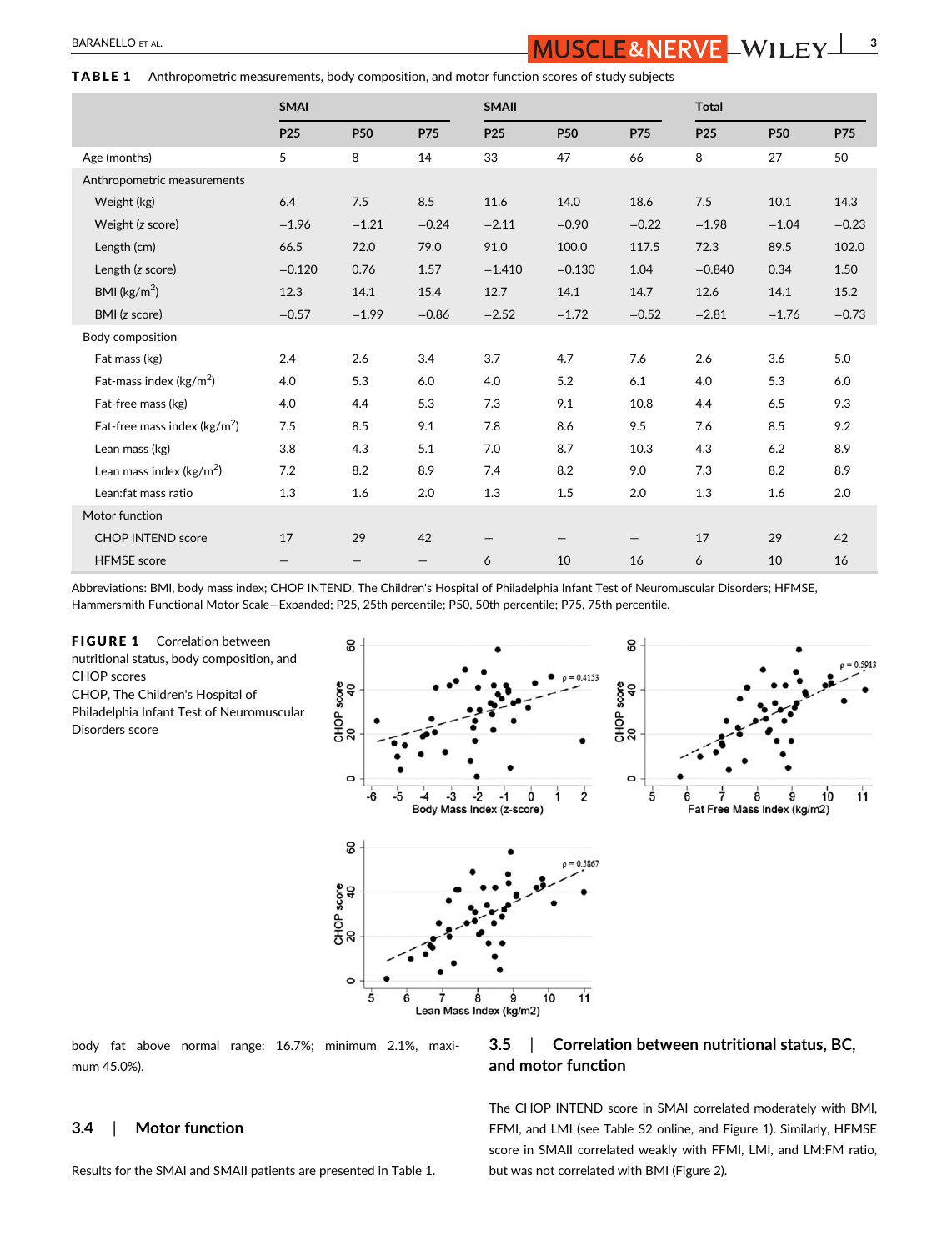4 ENVILEY MUSCLE&NERVE AND AND RESERVE ALL BARANELLO ET AL.



FIGURE 2 Correlation between nutritional status, body composition and HFMSE scores HFMSE, Hammersmith Functional Motor Scale―Expanded

# 4 | DISCUSSION

In this study we have shown that FFM, and more specifically FFMI and LMI, correlated with motor function in both SMAI and SMAII patients, thus representing a potential biomarker for disease severity.

Despite advances in clinical and pharmacological management of SMA patients, knowledge of their nutritional status and optimal nutritional management remains limited. In our cohort, 44% of all patients (54% of SMAI) were underweight (BMI z score less than −2), with only 1% (1 SMAII patient) overweight. FM was increased in both SMAI and SMAII, showing increasing values with age. Previous studies by our group and others have shown that FM is increased and FFM decreased in SMA patients compared with healthy peers,<sup>6,14,15</sup> and that FFM and lean body mass are significantly lower in SMAI than SMAII.<sup>6</sup> Some authors have also reported that adiposity is increased in nonambulatory, high-functioning SMAII compared with low-functioning, and ambulatory patients.<sup>16</sup> Due to this altered BC and the lack of SMA-specific growth charts, regular assessment of BC by DEXA has been included in the updated Standard of Care Recommendations to ensure proper nutritional management.<sup>17</sup>

Sproule et al<sup>16</sup> speculated that high FMI, as frequently observed in SMAII patients, could negatively impact motor function. We did not find any correlation between FMI and motor function in SMAII patients, but LM:FM ratio (and not BMI, unlike in SMAI) correlated with motor scores. This could be explained by the higher prevalence of severely underweight SMAI children, whereas those with SMAII had nutritional status that varied from under- to overnutrition, for which management of BC rather than of weight is of primary importance.

Our data show that motor abilities were weakly to moderately correlated with FFMI and LMI in both SMAI and SMAII patients. This is not surprising given that the degree of muscle atrophy and residual muscle bulk, secondary to the underlying pathophysiology of the disease, likely play a major role in determining motor function in SMA patients.

Although the regular assessment of BC is widely acknowledged to be important in health maintenance and nutritional management of children with SMA, it is rarely included in the routine follow-up assessments. The main reasons for this are that DEXA is not always available in clinical centers, and that other simpler techniques including skinfold-based measures and predictive formulas are currently not available for SMA. Another limitation to the implementation of the use of DEXA in pediatric clinical trials is related to the (relatively small) amount of radiation exposure.

The phase 3 studies of nusinersen have shown that some patients respond well to treatment with acquisition of unexpected motor milestones, whereas others have a more limited clinical response. The time between the first symptoms and the first dose in patients with SMAI and the age of those with SMAII have been reported to influence response to treatment. $1,2$  However, these aspects cannot alone explain the wide interindividual variability in response to treatment. The high cost of orphan drugs may emerge as a limitation to guaranteeing the worldwide accessibility of treatments to all SMA patients, $18$  and the need to predict individual response or to identify rules to stop or switch treatment to tailor therapy to patients will increase over time. There is a strong need to identify informative clinical and laboratory biomarkers that may allow monitoring of disease progression and may predict responders. The role of DEXA as a secondary outcome measure to provide this information will require further investigation.

In conclusion, this study has demonstrated that better BC is associated with higher motor abilities in SMA patients. Our findings further emphasize the importance of monitoring nutritional status in the management of SMA patients. BC shows some promise as a potential